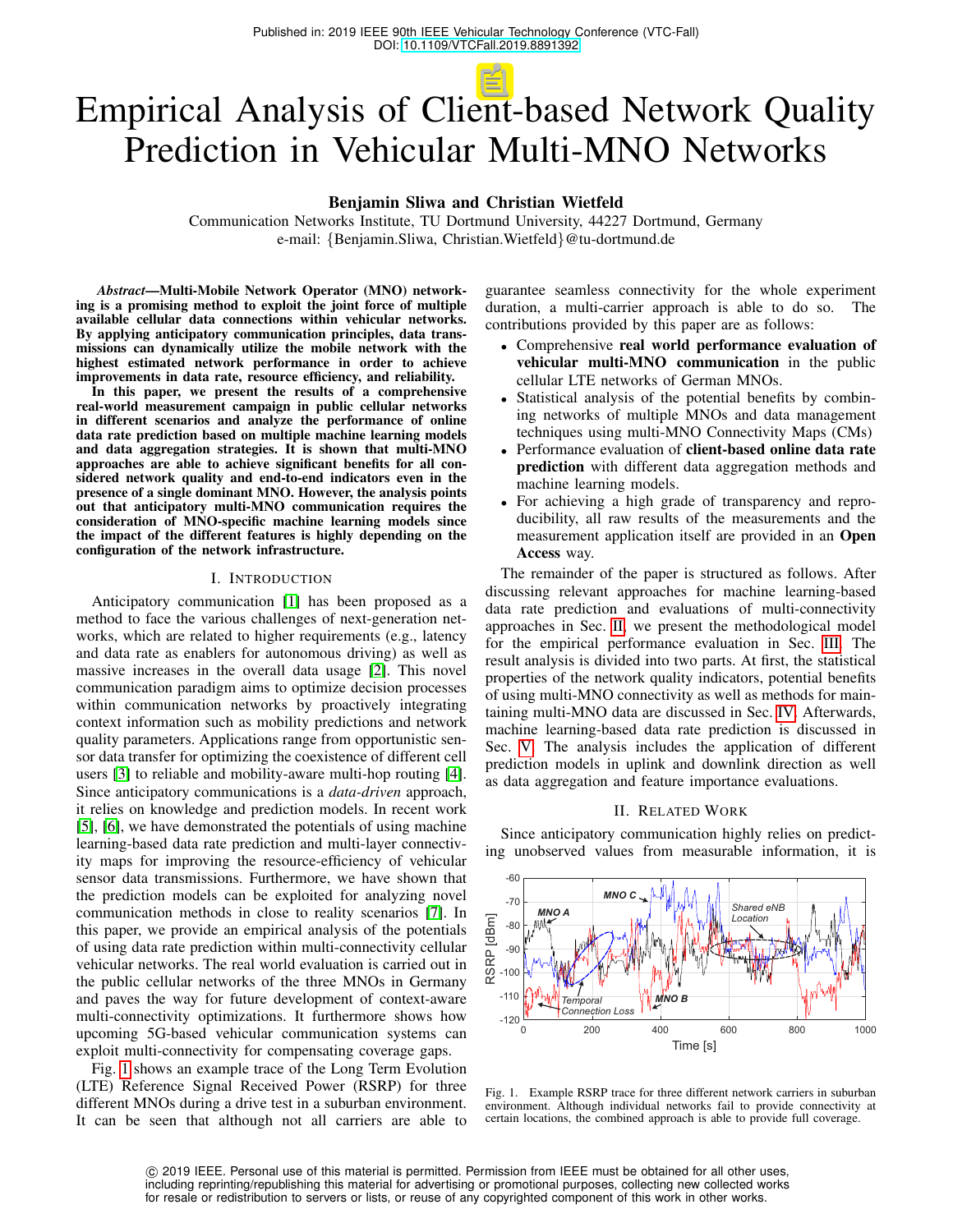closely related to machine learning [\[8\]](#page-6-7). A comprehensive overview about different machine learning models and their application fields in wireless communication networks is provided by [\[9\]](#page-6-8).

Within vehicular networks, the performance of end-to-end indicators such as throughput and latency is highly impacted by the encountered network quality [\[10\]](#page-6-9), [\[11\]](#page-6-10). Therefore, many research works investigate passive data rate prediction based on measured network quality indicators, e.g. for interface selection [\[12\]](#page-6-11). A survey about different bandwidth estimation techniques is provided by [\[13\]](#page-6-12).

The authors of [\[14\]](#page-6-13) evaluate different machine learning models (Artificial Neural Networks (ANNs), Linear Regression (LR) and Random Forests (RF)) for predicting the downlink data rate on a large data set using signal quality measurements only. They conclude that classical machine learning methods yield excellent prediction results – with the RF model achieving the lowest error probability – for providing the MNO with additional information. However since no information about the payload size about the transmitted packets is provided, it can be assumed that a fixed size was used for the experiments. As other work has shown [\[3\]](#page-6-2), [\[5\]](#page-6-4), [\[6\]](#page-6-5) the payload size is an important feature that needs to be considered in order to derive models, which generalize well on other data sets. A simple linear regression approach based on OpenSignal data is proposed in [\[15\]](#page-6-14). While the authors point out that the RSRP seems to have the dominant effect on prediction accuracy, they argue that a better compensation of multipatheffects could be achieved by integrating additional indicators (e.g., Reference Signal Received Quality (RSRQ), Signal-tointerference-plus-noise Ratio (SINR)) into the prediction. The authors of [\[16\]](#page-6-15) present a real world measurement campaign for cellular bandwidth estimation in vehicular environments for two different MNOs. While the achieved prediction accuracy is relatively low due to the focus on solely radio-related features, it is shown that the observed behavior differs depending on the MNO. Similar to the work discussed in [\[17\]](#page-6-16), the RF model achieves the best prediction accuracy. This fact is confirmed by [\[18\]](#page-6-17) Kousias et al., who point out that the relevance of the individual features is highly depending on the MNO. Furthermore, daytime-specific aspects are evaluated. In [\[19\]](#page-6-18), the authors analyze passive LTE data rate prediction as a metric for interface selection within highly mobile networks. While the considered ANN approach achieves the highest accuracy, the authors present a LR-based approach as a lightweight alternative for online application. However, the size of the training set is low and the authors do not consider the packet size within their prediction mechanism.

Although vehicles are able to measure the current channel context and can apply methods to estimate their trajectories, they are not able to directly measure the network quality at future locations. Connectivity maps [\[20\]](#page-6-19) provide a way to map location data to network quality information. They are often created using a crowdsensing approach and are utilized as a priori information [\[21\]](#page-6-20), allowing to make network quality forecasts based on previous measurement in the same geospatial area [\[5\]](#page-6-4).

### <span id="page-1-0"></span>III. METHODOLOGY OF THE EMPIRICAL EVALUATION

In this section, the methodological aspects of the measurement campaign are explained. For the empirical performance evaluation, drive tests are performed in four scenarios with different velocity profiles and building densities: *campus* (3 km), *urban* (3 km), *suburban* (9 km), *highway* (14 km), whereas each track is evaluated ten times.

During the drive tests, three Android-based User Equipments (UEs) (Samsung Galaxy S5 Neo, Model SM-G903F), which use the cellular link of one of the considered MNOs, are used to capture the network quality indicators and perform the transmissions for data rate and Round Trip Time (RTT) evaluations. Each [1](#page-1-1)0 s, the measurement application<sup>1</sup> performs Transmission Control Protocol (TCP) transmissions in uplink and downlink direction with variable payload sizes in the range of 0.1 MB to 10 MB. The data transfer is performed in the public cellular network and the throughput is calculated on the server side. RTT is measured on the transport layer. Transmissions are only performed if a valid LTE connection is present. In total, 12938 transmissions (58.45 GB) are

<span id="page-1-3"></span><span id="page-1-2"></span><span id="page-1-1"></span><sup>1</sup>Measurement software available at https://github.com/BenSliwa/MTCApp

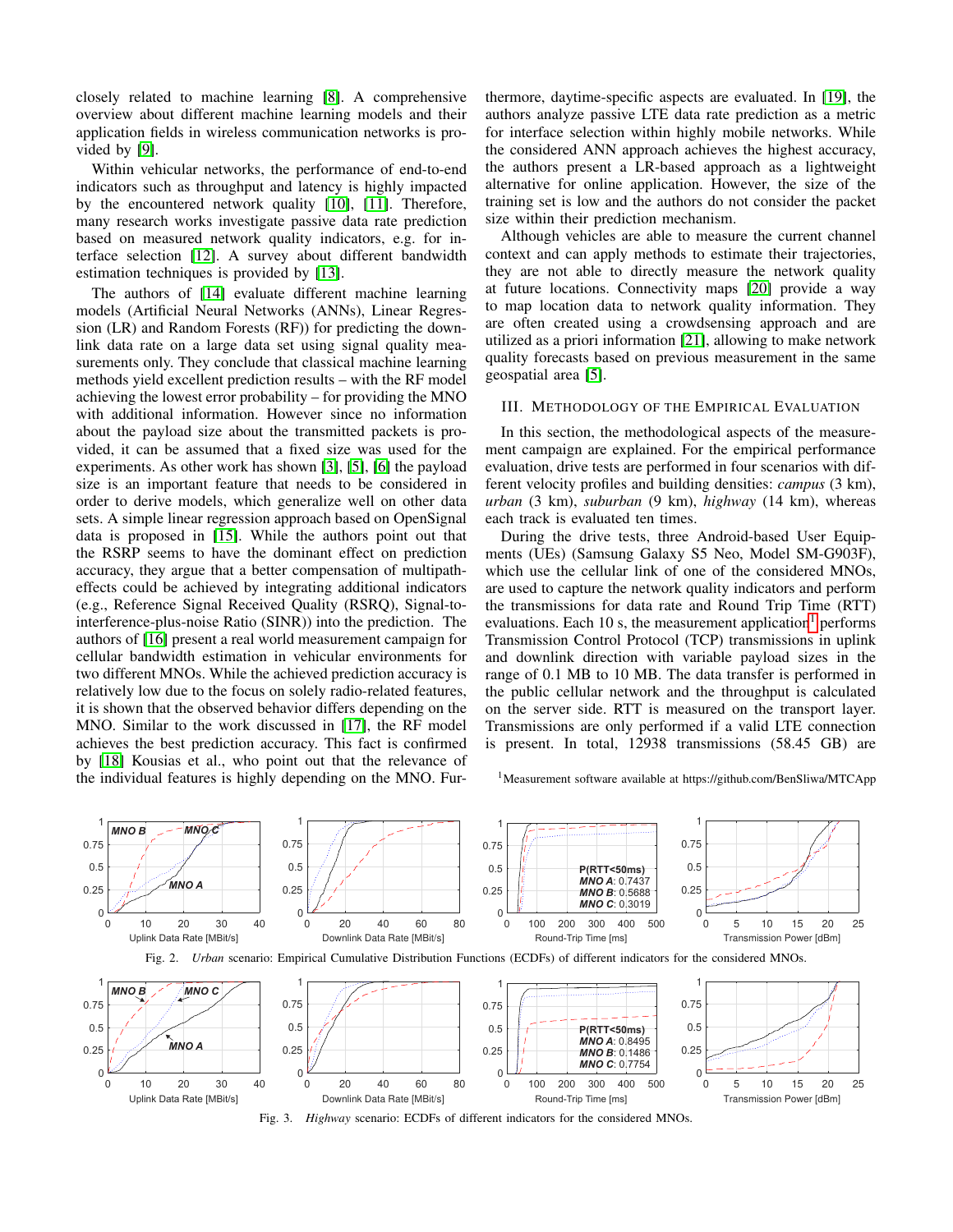

Fig. 4. Excerpt of the connectivity maps of the highway track for all considered MNOs. The average SINR per cell is shown as an example network quality indicator. The operator map visualizes the MNO with the highest SINR per cell.

performed on a total driven distance of 287 km. The raw real world measurements, which consist of time series data for trajectories and network quality indicators, can be accessed via [\[22\]](#page-6-21).

For performing the machine learning-related evaluation, Waikato Environment for Knowledge Analysis (WEKA) [\[23\]](#page-6-22) and LIBSVM [\[24\]](#page-6-23) are used.

# <span id="page-2-0"></span>IV. STATISTICAL ANALYSIS OF MULTI-MNO VEHICULAR **NETWORKING**

In this section, the results and network quality characteristics are analyzed from a statistical perspective. In addition, potential benefits of using multi-MNO communication in vehicular networks are discussed.

## *A. Statistical Properties*

Due to spacial constraints, we focus on comparing two example scenarios *campus* (see Fig. [2\)](#page-1-2) and *highway* (see Fig. [3\)](#page-1-3). The figures show the ECDFs for data rates in uplink and downlink direction, RTT and applied transmission power P<sub>TX</sub>. While *MNO A* provides a similar network performance in both scenarios, the results for *MNO B* and *MNO C* are highly scenario-dependent and directly related to the LTE coverage (cf. Tab. [I\)](#page-2-2). In the highway scenario, the overall LTE coverage of *MNO C* is only 92 %. Therefore, multiple handovers to 3G occured during active transmissions, which is the reason for the high RTT and the low throughput of *MNO B*. Note that RTT is measured on the transport layer and is therefore impacted by the network quality and TCP-related features such as retransmissions. Due to the low coverage, the average distance to the serving evolved Node B (eNB) is high. Therefore, the UE aims to compensate the path loss by increasing the transmission power  $P_{TX}$ , which is much higher for *MNO B* than for the other considered MNOs. As discussed in  $[25]$ ,  $P_{TX}$  has a dominant impact on the overall power consumption of the UE. In the highway scenario, it can be expected that using *MNO B* leads to a significantly shorter battery lifetime, which also fits our qualitative observations during the measurements.

# *B. Multilayer Multi-MNO Connectivity Maps*

The acquired data is utilized to create a multilayer multi-MNO connectivity map. Each layer contains the measurements of one specific Key Performance Indicator (KPI), which are aggregated geospatially based on a defined cell size c. Fig. [4](#page-2-3) shows an excerpt of the SINR layer of the CMs for the <span id="page-2-3"></span>different MNOs. The cell-wise determination of the best MNO finally leads to the multi-MNO map.

A straightforward estimation of achievable benefits by using the derived multi-MNO CM for context-aware network selection is provided by Tab. [I,](#page-2-2) which shows the behavior of the network quality metrics RSRP, RSRQ, SINR and Channel Quality Indicator (CQI) as well as of multiple end-to-end indicators. For each vehicle position within the real world traces, the statistical approach selects the MNO with the best network performance for the considered indicator.

<span id="page-2-2"></span>TABLE I NETWORK QUALITY INDICATORS AND ACTIVE MEASUREMENTS FOR DIFFERENT INDIVIDUAL AND COMBINED MNOS.

|                       | MNO A   |             | MNO B   |               | MNO C   | Multi       |            |
|-----------------------|---------|-------------|---------|---------------|---------|-------------|------------|
| <b>Indicator</b>      | Mean    | <b>Best</b> | Mean    | Best          | Mean    | <b>Best</b> | <b>MNO</b> |
| Coverage              | 1.0     |             | 0.96    |               | 0.91    |             | 1.0        |
| RSRP [dBm]            | $-87.6$ | 0.525       | $-97.1$ | 0.19          | $-91.4$ | 0.285       | $-82.6$    |
| <b>RSRO</b> [dB]      | $-7.5$  | 0.684       | $-9.85$ | $0.2^{\circ}$ | $-10.7$ | 0.116       | $-6.69$    |
| <b>SINR [dB]</b>      | 14      | 0.556       | 7.23    | 0.229         | 7.43    | 0.216       | 18.2       |
| <b>COI</b>            | 10.1    | 0.491       | 9.25    | 0.317         | 8.32    | 0.191       | 12.2       |
| $RTT$ [ms]            | 57.4    | 0.652       | 380     | 0.159         | 459     | 0.189       | 43.6       |
| $P_{\text{TX}}$ [dBm] | 12.4    | 0.434       | 16.5    | 0.201         | 13.8    | 0.365       | 8.91       |

*Best*: Proportion of the MNO providing the best metric value of all MNOs.

Although the mean RTT of *MNO B* and *MNO C* is much higher than the one of *MNO A*, the multi-MNO is still able to improve the average behavior of all considered indicators. In addition, the mean RTT is reduced by 24 % and the average transmission power  $P_{TX}$  is reduced by 28 %.

# <span id="page-2-1"></span>V. CLIENT-BASED ONLINE DATA RATE PREDICTION

In this section, the results and insights of Sec. [IV](#page-2-0) are exploited for predicting the end-to-end data rate. Furthermore, the importance of the individual features is analyzed and multi-MNO CMs are exploited to optimize the prediction accuracy.

Machine learning-based throughput prediction is a regression task. In the following, we analyze the performance of the ANN [\[26\]](#page-6-25), M5 Regression Tree (M5) [\[27\]](#page-6-26), RF [\[28\]](#page-6-27), and Support Vector Machine (SVM) [\[29\]](#page-6-28) models. The prediction process is shown in Fig[.6.](#page-3-0) During the *training* phase, active data transmissions are performed and the resulting throughput and RTT are captured and used as the *labels* for the prediction. The actual training of the learning models is performed offline. The trained models are applied online during the *application* phase. The parameters of all considered models are optimized in a preprocessing step. For the ANN, a deep neural network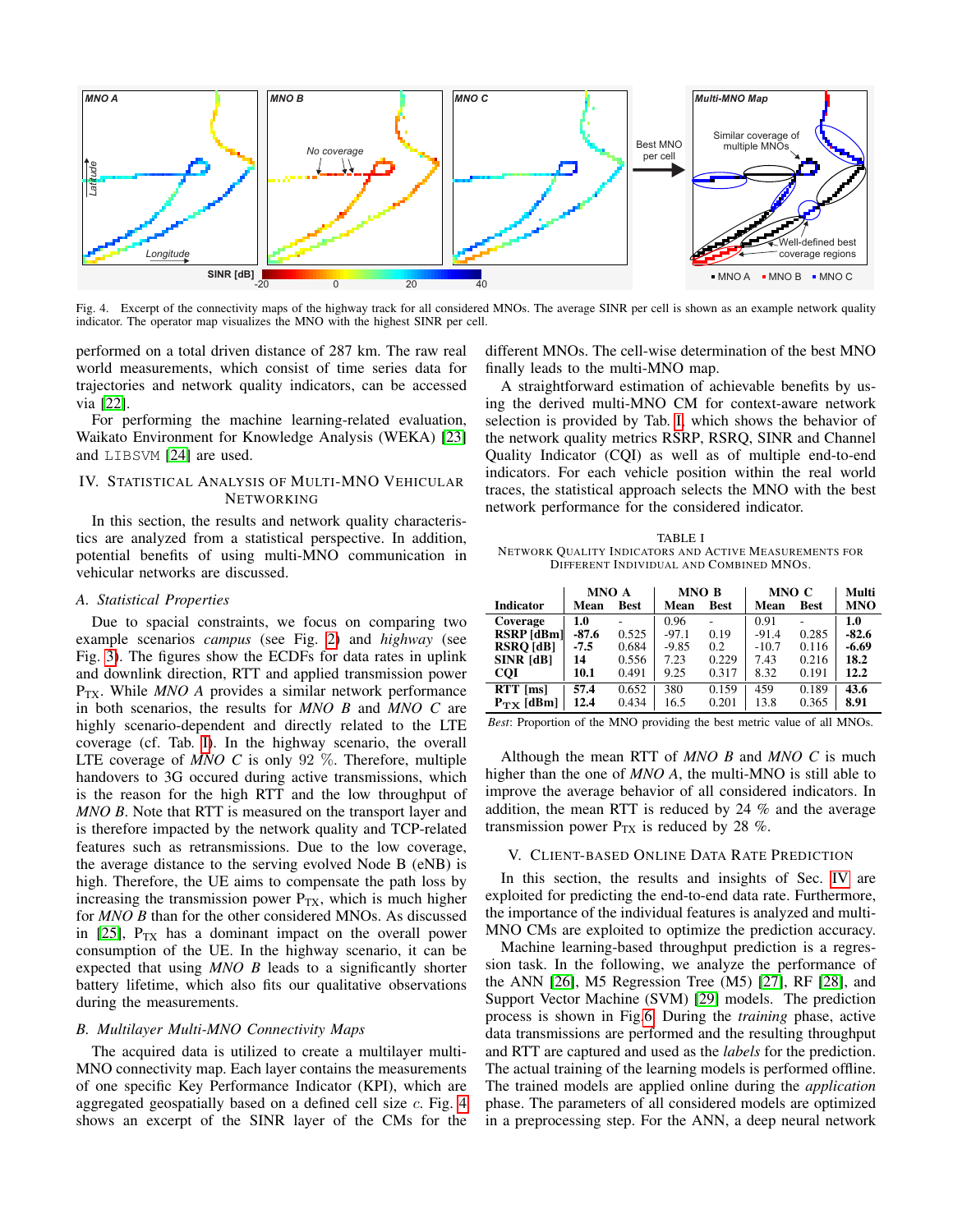

Fig. 5. Impact of the different indicators on the average resulting data rate for three network operators in uplink and downlink duration. The error bars illustrate the 0.95-confidence interval of the mean value.



Fig. 6. Architecture model for client-based data rate prediction.

with two hidden layers (10 and 5 neurons) resulted in the best performance. Additional parameters (learning rate  $\eta = 0.1$ , momentum  $\alpha = 0.001$ ) were tuned based on an evolutionary algorithm. The applied RF consists of with 100 random trees and the SVM is parameterized as a linear L2/L2 SVM with squared hinge loss. If not stated otherwise, all prediction results are obtained from 10-fold cross validation.

The applied feature vector consists of nine different features:

- As application context features, the payload size of the data packet
- Channel context features contain RSRP, RSRQ, SINR, CQI, Timing Advance (TA) and the carrier frequency  $f$
- As mobility context features, the current velocity of the vehicle and the cell id

The *coefficient of determinantion*  $(R^2)$  is a statistical metric for analyzing the prediction performance of a regression model, which describes the amount of the response variable variation that can be explained by derived model. It is widely used for data rate prediction (e.g., [\[16\]](#page-6-15), [\[17\]](#page-6-16)) and computed as

$$
R^{2} = 1 - \frac{\sum_{i=1}^{N} (\tilde{y}_{i} - y_{i})^{2}}{\sum_{i=1}^{N} (\bar{y} - y_{i})^{2}}
$$
(1)

<span id="page-3-1"></span>with  $\bar{y}_i$  being the mean measurement value,  $y_i$  being the current measurement and  $\tilde{y}_i$  being the current prediction.

Before the actual prediction results are discussed, the correlation between different indicators and the resulting data rate is analyzed in Fig. [5.](#page-3-1) As it is also shown in Fig. [3,](#page-1-3) *MNO B* provides the highest data rates in the downlink direction.

<span id="page-3-0"></span>The payload size has a significant impact on the achievable data rate for all MNOs and transmission directions. It is directly related to the slow start mechanism of TCP and the channel coherence time. However, the upper bound of the mean data rate is lower than the one of the network quality indicators. Although this fact shows that the channel quality is an important indicator for the achievable data rate, the consideration of a single network quality indicator does not allow to derive meaningful conclusions for the resulting endto-end data rate. Therefore, it can be expected that the machine learning-based joint consideration of multiple indicators is able to better describe the contained cross-dependencies.

Apart from *MNO B*, the velocity does not have a severe impact on the data rate. As discussed earlier (see Sec. [IV\)](#page-2-0), the average RSRP for *MNO B* is lower than for the other MNOs. With higher speeds, the probability for cellular handovers is increased, which severely disturb active data transmissions.

## *A. Comparison of Different Data Aggregation Approaches*

In order to determine the optimal properties of the training sets, different data aggregation methods are analyzed. There is a trade-off between using a higher amount of training data (a single global data set) and a deeper consideration of the infrastructure-specific configurations (many local data sets). Therefore, the following measurement subsets are evaluated for all of the considered prediction models:

- MNO uses the whole data per MNO (3 sets).
- Scenario divides the data for the different scenarios *campus*, *urban*, *suburban* and *highway* (12 sets).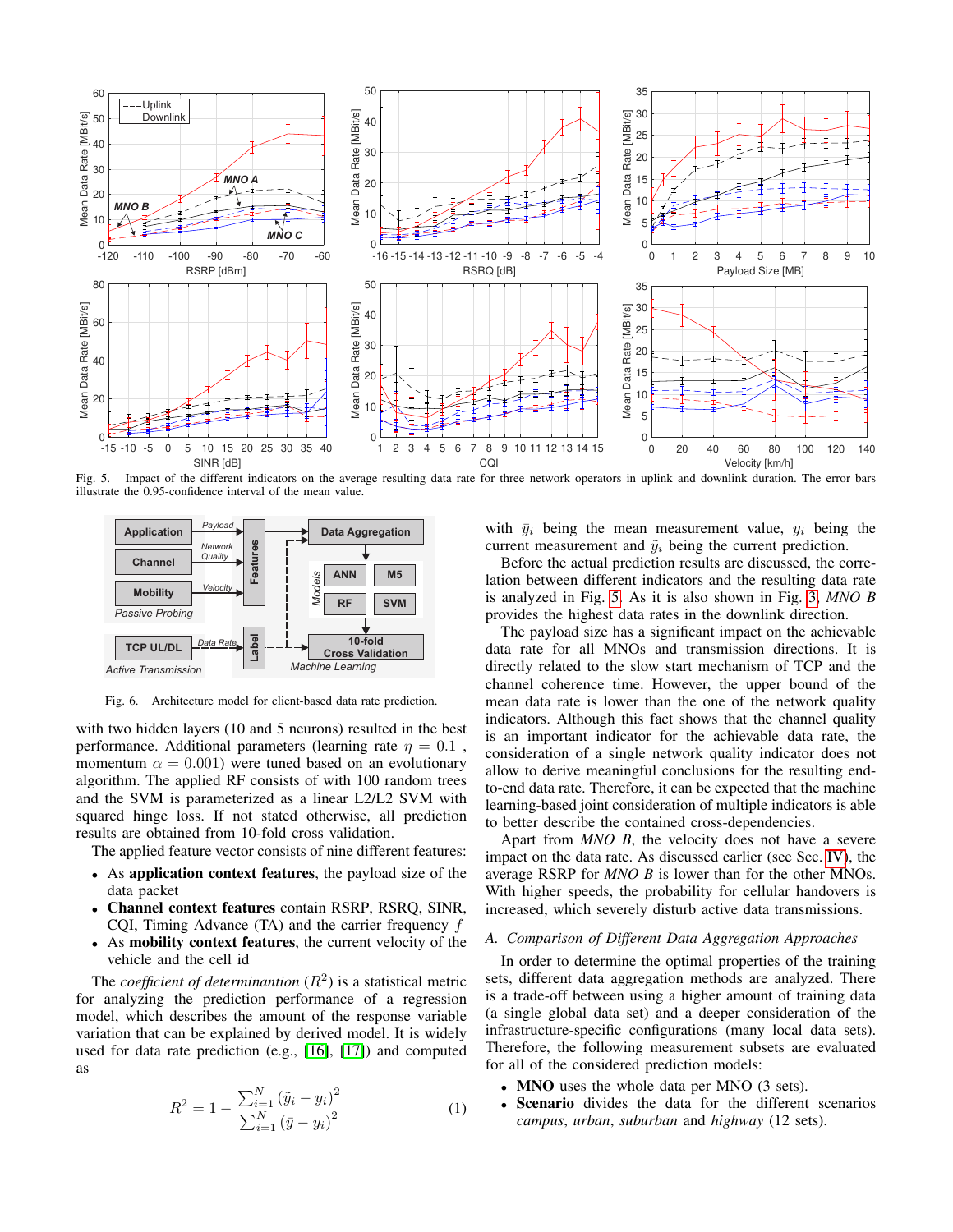TABLE II COEFFICIENT OF DETERMINATION ( $R^2$ ) for Different Machine Learning Models and Data Aggregation Levels

<span id="page-4-0"></span>

|             |            | MNO A |                |       | MNO B      |       |       |       | MNO C      |            |       |       |            |
|-------------|------------|-------|----------------|-------|------------|-------|-------|-------|------------|------------|-------|-------|------------|
|             | Data       | ANN   | M <sub>5</sub> | RF    | <b>SVM</b> | ANN   | M5    | RF    | <b>SVM</b> | <b>ANN</b> | M5    | RF    | <b>SVM</b> |
|             | MNO        | 0.685 | 0.754          | 0.8   | 0.71       | 0.46  | 0.658 | 0.707 | 0.594      | 0.69       | 0.779 | 0.82  | 0.728      |
| Ĕ           | Scenario   | 0.729 | 0.779          | 0.806 | 0.683      | 0.49  | 0.572 | 0.633 | 0.555      | 0.489      | 0.64  | 0.686 | 0.572      |
| jai         | eNB        | 0.578 | 0.724          | 0.731 | 0.592      | 0.285 | 0.432 | 0.456 | 0.44       | 0.384      | 0.57  | 0.604 | 0.512      |
|             | Cell       | 0.532 | 0.687          | 0.715 | 0.58       | 0.275 | 0.412 | 0.444 | 0.397      | 0.355      | 0.505 | 0.505 | 0.424      |
| Ě           | <b>MNO</b> | 0.499 | 0.603          | 0.591 | 0.612      | 0.524 | 0.584 | 0.648 | 0.578      | 0.41       | 0.504 | 0.552 | 0.531      |
| ä<br>≋<br>á | Scenario   | 0.551 | 0.62           | 0.615 | 0.627      | 0.321 | 0.491 | 0.541 | 0.496      | 0.265      | 0.386 | 0.422 | 0.41       |
|             | eNB        | 0.34  | 0.551          | 0.552 | 0.58       | 0.263 | 0.317 | 0.357 | 0.362      | 0.151      | 0.323 | 0.334 | 0.361      |
|             | Cell       | 0.3   | 0.564          | 0.503 | 0.555      | 0.258 | 0.325 | 0.379 | 0.372      | 0.19       | 0.296 | 0.306 | 0.294      |

*ANN*: Artificial Neural Network, *M5*: M5 Regression Tree, *RF*: Random Forest, *SVM*: Support Vector Machine



<span id="page-4-1"></span>Fig. 7. Comparison of predictions and measurements for RF-based uplink data rate prediction for the considered MNOs in different scenarios. The black diagonal line illustrates perfect prediction. Data points in the upper left triangle represent underestimations of the data rate, elements in the lower right triangle overestimate the data rate.

- eNB groups the data based on the eNB id (105 sets).
- Cell performs cell id-specific data aggregation (220 sets).

Tab. [II](#page-4-0) summarizes the results of the data rate prediction in uplink and downlink direction. For all considered MNOs, it can be seen that the  $R^2$  is reduced when the grade of locality is increased. The highest value is achieved by the global data set, which contains all measurements per MNO. The prediction models benefit more from the additional data than from more context-specific data sets.

In most cases, the best prediction performance is achieved with the RF model. A possible explanation for this behavior is that in many situations, one of the considered network quality indicators has a dominant impact on the behavior of the data rate under defined conditions. The analysis in [\[3\]](#page-6-2) points out that at the cell edge – which can be identified by the RSRP – the interference level, which is partly identifiable by the RSRQ, has a strong impact on the data rate. In contrast to that, the SINR is of higher importance within the cell center. These interval-wise scope regions match well with the general tree-like structure of RF and M5. Since Classification And Regression Tree (CART)-based models can be implemented in a very resource-efficient way as a sequence of  $if/else$ statements, this fact has positive implications on the resource efficiency for the online data rate prediction in the application phase of the models. In many cases, the M5 approach achieves the second highest  $R^2$  value. This is remarkable, as the resulting trained model is significantly smaller than the RF. As an example for the full uplink data set of *MNO A*, the RF consists of 120533 leafs (numerical values) but the M5 has only 11 leafs (linear regression models). As a consequence, the M5 could be applied as a lightweight alternative to the RF for memory-constrained systems (e.g., microcontrollers).

It can be seen that the highest  $R^2$  values are achieved for *MNO A* and *MNO C*. As the average RSRP of *MNO B* is low (see Tab. [I\)](#page-2-2), the probability for cellular handovers, which decrease the prediction accuracy, is higher than for the other MNOs, especially in the *campus* and *highway* scenarios.

The prediction works more precise in the uplink direction. As the traffic load in the uplink is usually much lower than in the downlink direction [\[1\]](#page-6-0), the UE less likely encounters a loaded cell. Therefore, it can be concluded that the data rate is more impacted by the channel quality-related effects – which are covered to a high grade by the applied feature set – than by resource competition and scheduling-related aspects. While the consideration of the latter could likely improve the download prediction accuracy, this approach would require infrastructure side knowledge, which cannot be accessed using the proposed client-based approach. Based on the obtained insights, the following evaluations focus on RF-based uplink data rate prediction using the global MNO data sets.

A graphical representation of the resulting uplink data rate prediction performance of the trained RF models is shown in Fig. [7.](#page-4-1) It can be seen that the value range, error spread and the scenario-dependency is different for the considered MNOs. While *MNO A* shows a homogeneous behavior for all scenarios, both other MNOs have defined focus regions for the provided coverage. Fig. [8](#page-5-0) shows the results of different combinations of training and test sets. The cross-MNO applicability of a trained model is evaluated in Fig. [8](#page-5-0) (a). It can be seen that multi-MNO data rate prediction requires MNO-specific training of the machine learning models. This behavior can be explained by the usage of different network configurations with respect to resource scheduling, applied transmission power and distribution of the carrier frequencies.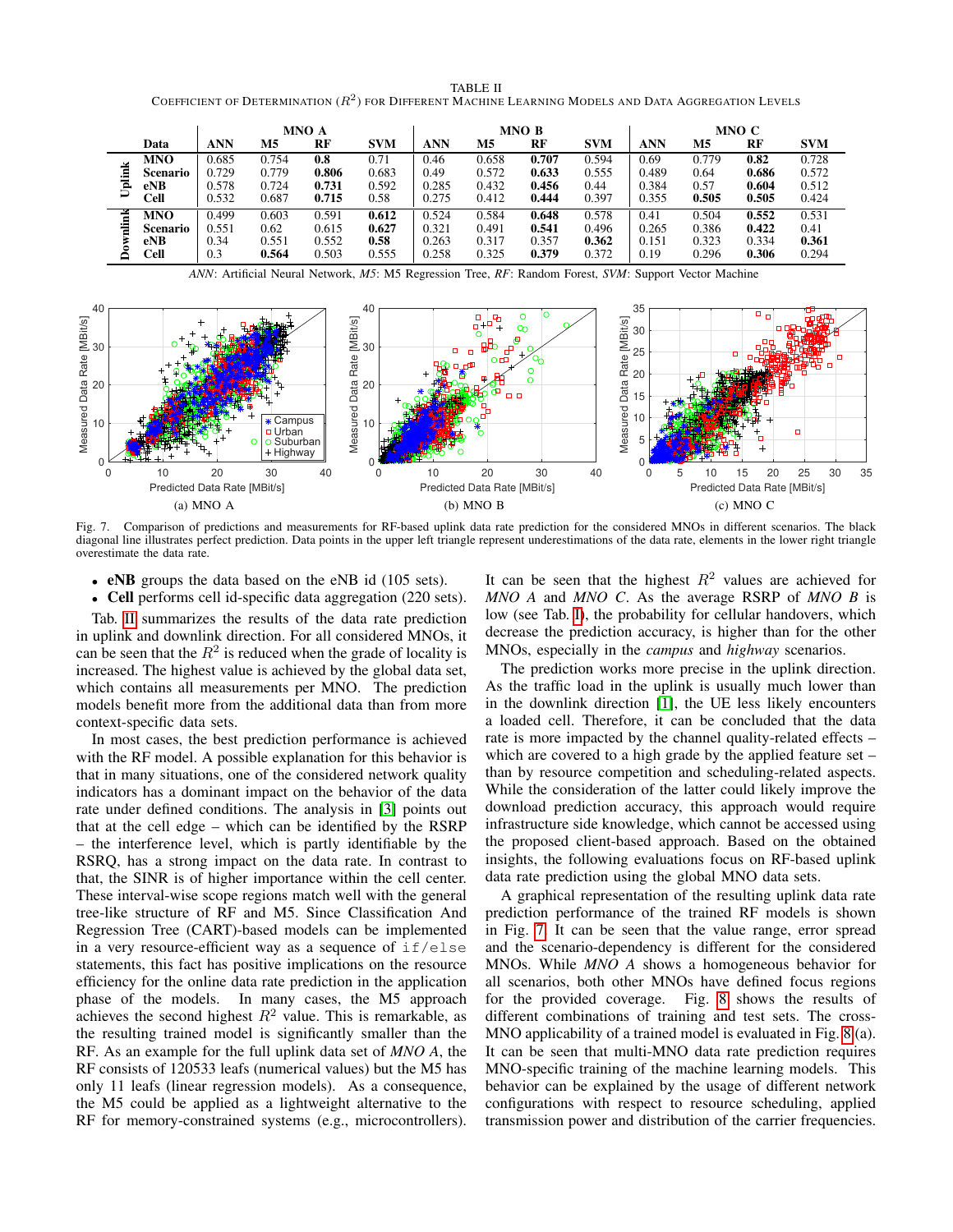

<span id="page-5-0"></span>Fig. 8. R<sup>2</sup> results for RF-based uplink data rate prediction with different combinations of training and test sets. Note: For each element of the main diagonal, the results show the 10-fold cross validation on the training data in order to avoid interdependencies between training set and test set.



<span id="page-5-1"></span>Fig. 9. Importance of individual features for RF-based uplink data rate prediction.

Furthermore, the applicability of cross-scenario training and testing is shown in Fig. [8](#page-5-0) (b)-(d). For each MNO, a model is trained on the data of each individual scenario and tested against the data of the other scenarios. *MNO A* achieves very good generalization for the campus and urban scenarios but not for the suburban and highway scenarios. The results can be better understood by considering Fig. [7\(](#page-4-1)a). The prediction model is very homogeneous for *MNO A* but the highest variance is shown by data points from the highway and suburban data set. For *MNO C*, the LTE coverage in the campus scenarios is only 76.25 %, which leads to a bad prediction performance for this scenario.

## *B. Feature Importance*

Fig. [9](#page-5-1) shows the relative average entropy-based Mean Decrease Impurity (MDI) [\[30\]](#page-6-29) for the RF data rate prediction model for each MNO. Again, the considered MNOs show different behaviors. The features importance explains why the achieved overall prediction accuracy is significantly higher than the results achieved by related work, which only rely on passively measured network quality indicators ([\[16\]](#page-6-15), [\[17\]](#page-6-16), [\[14\]](#page-6-13)). In addition to the carrier frequency, the payload size has a dominant impact on the prediction accuracy as it has different interdependencies to the network quality and the applied protocols. Larger packets likely correspond to longer transmission durations, which means that the dependency to the channel coherence time is increased as the vehicle is moving during the transmission process. Moreover, the TCP slow start is severely dependent on the packet size. For completeness, it should be remarked that the impact of other indicators (RTT, time of day) was analyzed in a preparatory step. As the integration of these indicators did not result in better prediction performance, they were not further evaluated.

We conclude that the added information is already immanently represented by the considered features, e.g. time of day has an impact on the cell load, which is correlated to the RSRQ.

# *C. Exploiting Multi-MNO Connectivity Maps for Data Rate Prediction*

In the following, we analyze the suitability of using CMs for uplink data rate prediction in vehicular networks. In contrast to the previous measurement-based predictions approaches, the network quality is now solely looked up from the a priori information of the CMs based on the vehicle's location without performing dedicated radio quality measurements.

<span id="page-5-2"></span>

| TABLE III                                                     |
|---------------------------------------------------------------|
| $R^2$ and Mean Absolute Error (MAE) for RF-based Prediction   |
| with Connectivity Maps and Different Cell Sizes in the Uplink |

|                     | MNO A       |            |                | MNO B      | MNO C       |            |  |
|---------------------|-------------|------------|----------------|------------|-------------|------------|--|
| Data                | ${\bf R}^2$ | <b>MAE</b> | $\mathbf{R}^2$ | <b>MAE</b> | ${\bf R}^2$ | <b>MAE</b> |  |
| <b>MNO</b>          | 0.8         | 2.92       | 0.707          | 2.3        | 0.82        | 2.27       |  |
| $CM_{5}$            | 0.797       | 3.02       | 0.71           | 2.23       | 0.851       | 2.16       |  |
| $CM_{10}$           | 0.861       | 2.42       | 0.716          | 2.22       | 0.852       | 2.15       |  |
| $CM_{25}$           | 0.856       | 2.56       | 0.719          | 2.21       | 0.852       | 2.11       |  |
| $CM_{50}$           | 0.857       | 2.43       | 0.719          | 2.22       | 0.851       | 2.12       |  |
| $\mathrm{CM}_{100}$ | 0.844       | 2.54       | 0.714          | 2.22       | 0.846       | 2.14       |  |

*CM*c: Connectivity map with cell size c [m], *MNO*: Total operator data set

Tab. [III](#page-5-2) summarizes the  $R^2$  and MAE values for the considered MNOs using different CM cell sizes. As a reference, the results for measurement-based MNO without CMs are shown. The choice of the cell size value represents the trade-off between using more data for the learning model and modeling a more specific representation of the environment. It can be assumed that the location information is influenced by Global Positioning System (GPS) positioning errors. Furthermore, the cell size defines the storage complexity of the CM model. It can be seen that the CM-based approach has different implications for the considered MNOs. While *MNO B* does not significantly benefit from using CMs, *MNO A* and *MNO C* achieve significant improvements of the prediction accuracy (for  $MNO$  A, the MAE is reduced by 17 % / 0.5 MBit/s). The prediction benefits from the cell-wise data aggregation performed by the CMs, which is able to compensate short-term influences such as multi-path fading. As a result, overfitting to a very specific radio channel situation is avoided and the resulting model achieves a better generalization.

For completeness, it should be noted that we investigated the combined usage of CM as well as measured features. Since this approach resulted in a similar performance as the pure CM-based version, it is not further evaluated.